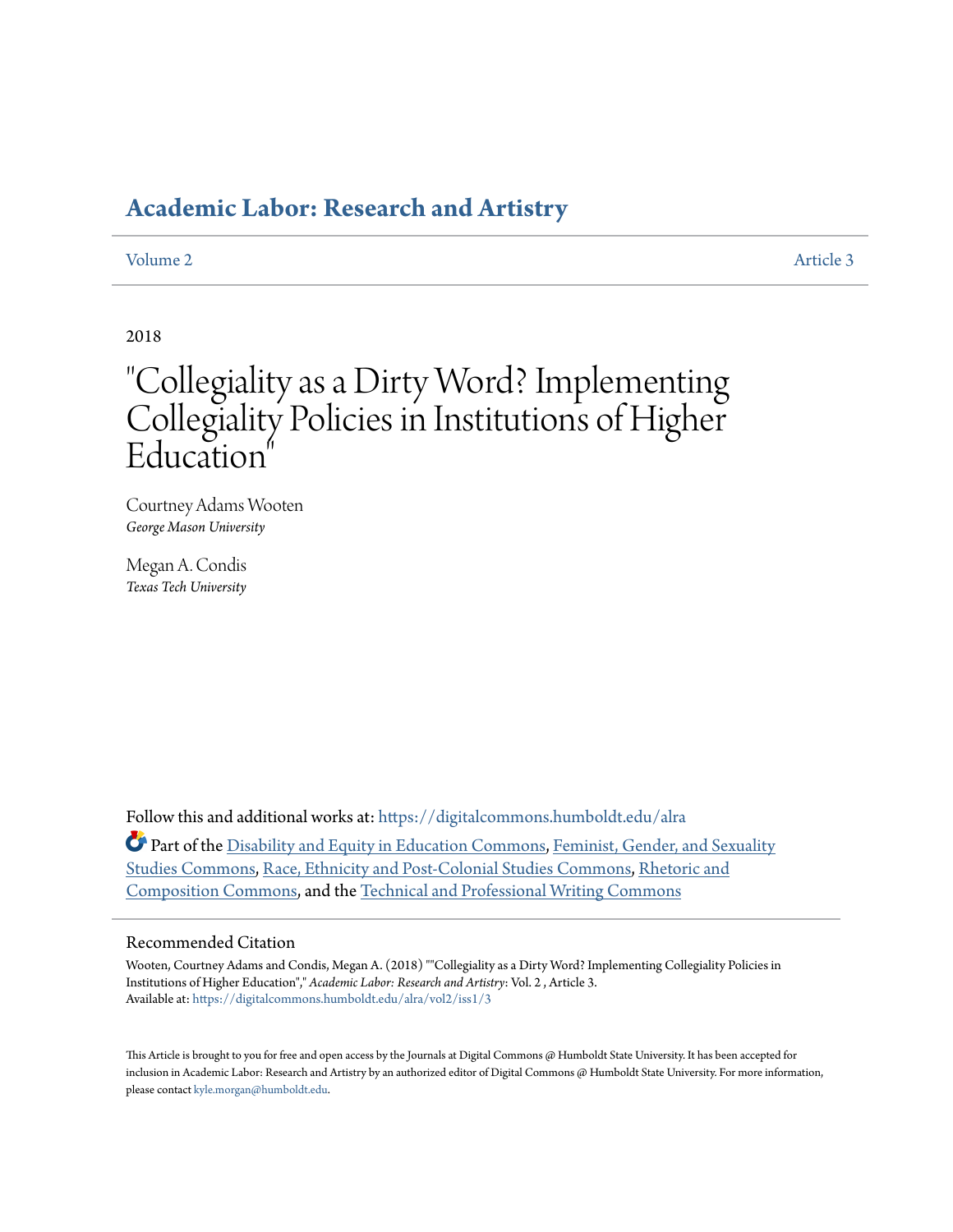## Collegiality as Surveillance? Implementing Collegiality Statements in Institutions of Higher Education

Megan Condis, *Texas Tech University* Courtney Adams Wooten, *George Mason University*

#### **Abstract**

ш

Collegiality is integral to the healthy functioning of any academic department and is a necessary professional attribute for new faculty, who often spent their graduate school careers with relatively little involvement in institutional politics, to develop. However, the recent trend to explicitly outline tenure and promotion requirements for collegial behavior gives us pause. We question if a collegiality statement for tenure and promotion could function as yet another obstacle between faculty from backgrounds that have historically been underrepresented in the academy (women, people of color, LGBTQIA+ individuals, people with disabilities, etcetera) and their bids for tenure.

Megan Condis is an Assistant Professor of Games Studies at Texas Tech University. Her book, *Gaming Masculinity: Trolls, Fake Geeks, and the Gendered Battle for Online Culture* was released in 2018 by the University of Iowa Press. You can find her online at<https://megancondis.wordpress.com/> or on Twitter @MeganCondis.

Courtney Adams Wooten is an Assistant Professor and Director of Composition at George Mason University. She also serves as the book review editor for *WPA: Writing Program Administration.* She co-edited the collection *WPAs in Transition* and has published in *Composition Studies, WPA,* and *Harlot* as well as several edited collections. She is currently working on a book project about the rhetorical interventions of childless-by-choice women in gendered happiness scripts.

*Academic Labor: Research and Artistry* 1.2 (2018)

1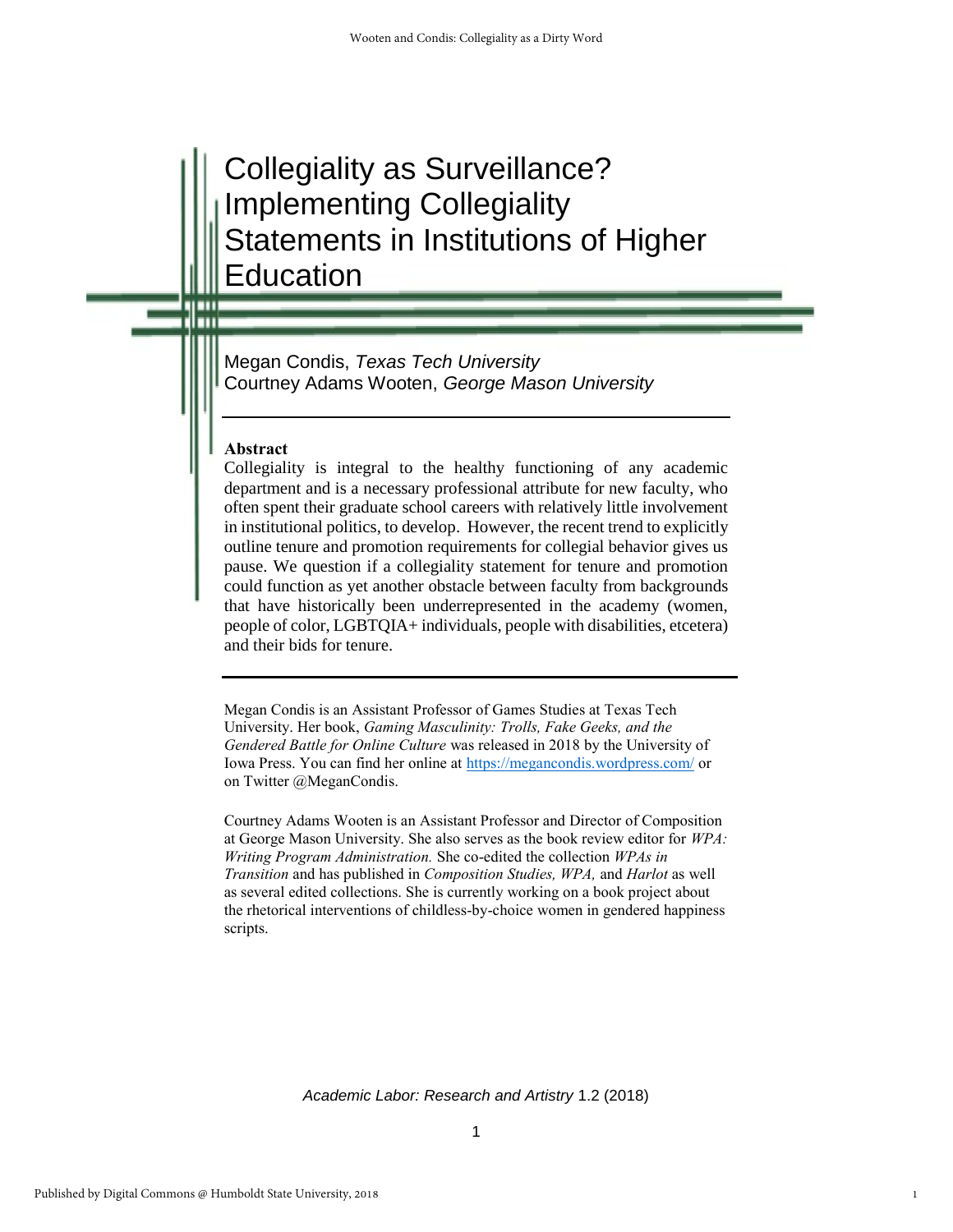dilegiality is integral to the healthy functioning of any academic department and is a necessary professional attribute for new faculty, who often spent their graduate school careers with ollegiality is integral to the healthy functioning of any academic department and is a necessary professional attribute for new faculty, who often spent their graduate school careers with relatively little involvement in i Research shows that one "bad apple" in the workplace can drastically affect the productivity of a group (Gardner), and this can be especially dangerous for workplaces where personnel have the guaranteed job security of tenure. Indeed, as Janet D. Stewedel put it in her blog post titled "Collegiality Matters," "People smart enough (in terms of both intellect and wisdom) that you'd want to be colleagues with them for 20 or 30 years are not going to happily grant tenure to someone who is an absolute pain in the ass, who shirks shared responsibility, or who poisons morale in your department." However, the recent trend to explicitly outline tenure and promotion requirements for collegial behavior gives us pause.<sup>1</sup> According to the AAUP:

The current tendency to isolate collegiality as a distinct dimension of evaluation… poses several dangers. Historically, "collegiality" has not infrequently been associated with ensuring homogeneity and hence with practices that exclude persons on the basis of their difference from a perceived norm. The invocation of "collegiality" may also threaten academic freedom. In the heat of important decisions regarding promotion or tenure, as well as other matters involving such traditional areas of faculty responsibility as curriculum or academic hiring, collegiality may be confused with the expectation that a faculty member display "enthusiasm" or "dedication," evince "a constructive attitude" that will "foster harmony," or display an excessive deference to administrative or faculty decisions where these may require reasoned discussion. ("On Collegiality as a Criterion for Faculty Evaluation")

In other words, there is a perceived danger that collegiality will be used as "a catchall for likability and other subjective qualities that some faculty advocates say can be used to punish departmental dissenters" (Flaherty, "Tenure's Fourth Rail"). On the other hand, some commentators such as Michael Fischer in his response to the AAUP, note the importance of collegiality to enabling "free debate" especially from "the most vulnerable faculty members – often newcomers with fresh perspectives and muchneeded enthusiasm – who may shy away from departmental deliberations lest they jeopardize their personal futures. The motivation behind codes of conduct is not to make everyone agree but to let everyone feel free to disagree, allowing all voices to be heard". The central issue at stake here

**\_\_\_\_\_\_\_\_\_\_\_\_\_\_\_\_\_\_\_\_\_\_\_\_\_\_\_\_\_\_\_\_\_\_\_\_** 

 $1$  For a history of legal cases involving academic collegiality beginning in 1981, see Connell and Savage.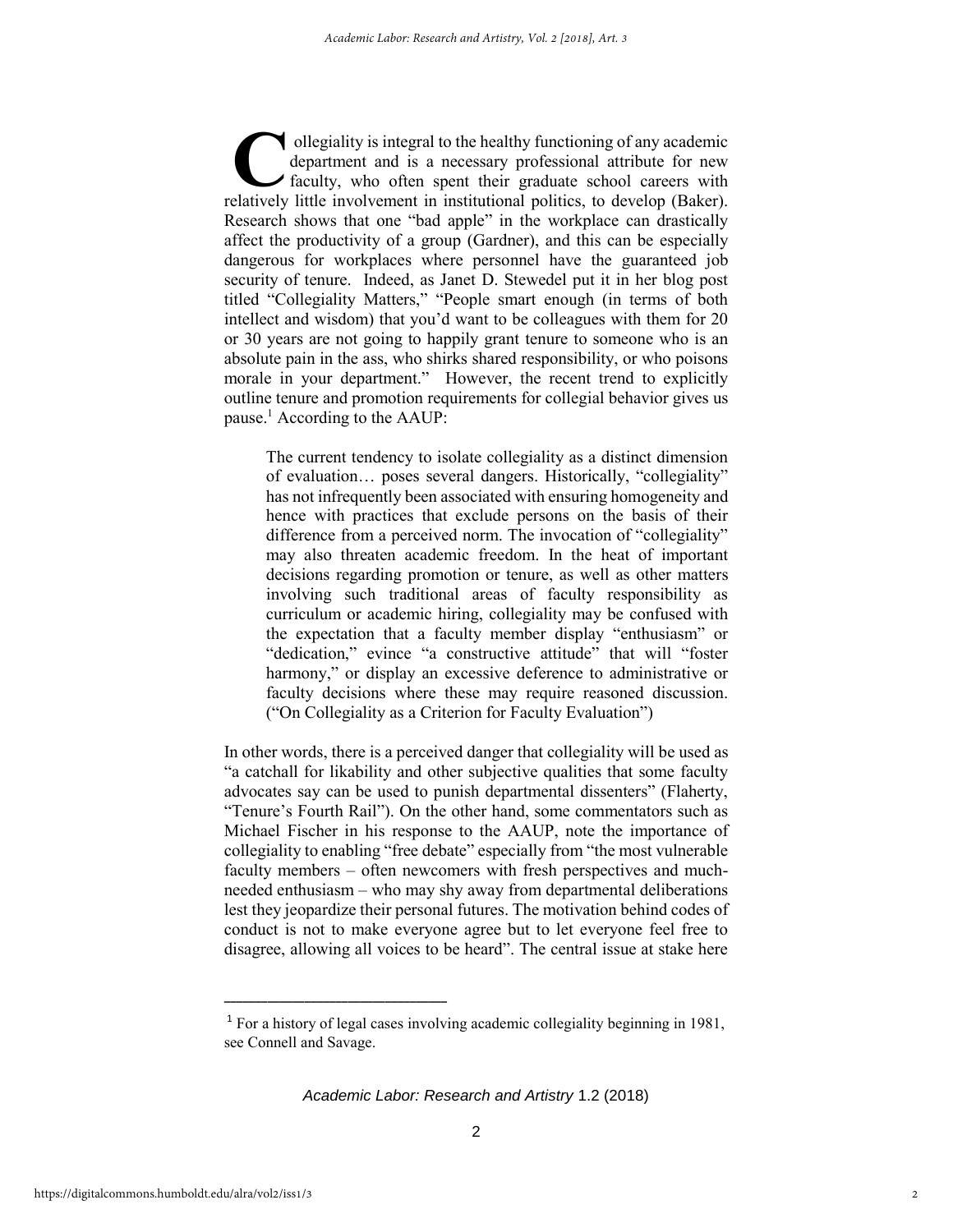for all in this debate is whether collegiality policies will enhance or hinder the free speech of faculty.

Some researchers, like Robert Cipriano and Richard Riccardi, are working on ways to make the measurement of collegiality more objective by developing tools like the Collegiality Assessment Matrix and Self-Assessment Matrix, which include statements like "The faculty member speaks in a professional manner to others in his or her unit. For example, he or she avoids making remarks that are caustic, disparaging, undermining, or embarrassing" and "I behave in a professional manner toward others in my unit. For example, I avoid such behaviors as frequent displays of anger or irritability, contemptuous or dismissive conduct, or the refusal to grant others in the unit common courtesies" (Schmidt, "New Test"). While these kinds of measurements seem fairly innocuous, it is important that we deeply interrogate the subjectivity involved in determining what counts as a "professional manner," or what counts as "caustic" or "embarrassing" behavior. Other measures purport to measure collegiality according to how it affects the traditional three areas of faculty assessment: teaching, research, and service. However, we question why there would be a need for a separate tenure requirement for collegiality in the first place if this was the only way that it was to be used.

And what about controversies amongst faculty members? Would, for instance, the decision to push for a faculty union or to organize a labor action be potentially uncollegial? What about the choice to act as a whistleblower and point out misconduct on the part of a fellow faculty member? Will victims of racial discrimination or sexual harassment be told to stay silent lest they risk being thought of as "not a team player"?

Given the many problems with developing and implementing collegiality statements, faculty in institutions that already have such statements in place have more work to do than those in institutions that do not. However, regardless of whether or not such a policy is in place at a particular institution, we have to remember that discussions about collegiality are not *just* about whether or not someone is yelling in the halls or slamming doors in meetings (although such situations do occur). Instead, discussions about collegiality can easily lead to conversations about someone's embodied identity and political leanings that should not be the ultimate consideration of whether or not they can do their job. We must insist that tenure and promotion discussions be centered around an individual's capacity to contribute to a department and institution, not whether they conform to traditional expectations of how a faculty member should look, be, speak, or act.

#### **Collegiality as Surveillance**

Collegiality statements function very much in this regard as a system of surveillance. Michel Foucault theorizes surveillance in the much-cited book *Discipline and Punish.* Building on Jeremy Bentham's idea of the panopticon, Foucault argues that power functions as a "field of visibility" that nevertheless affects those within it, as they become both those being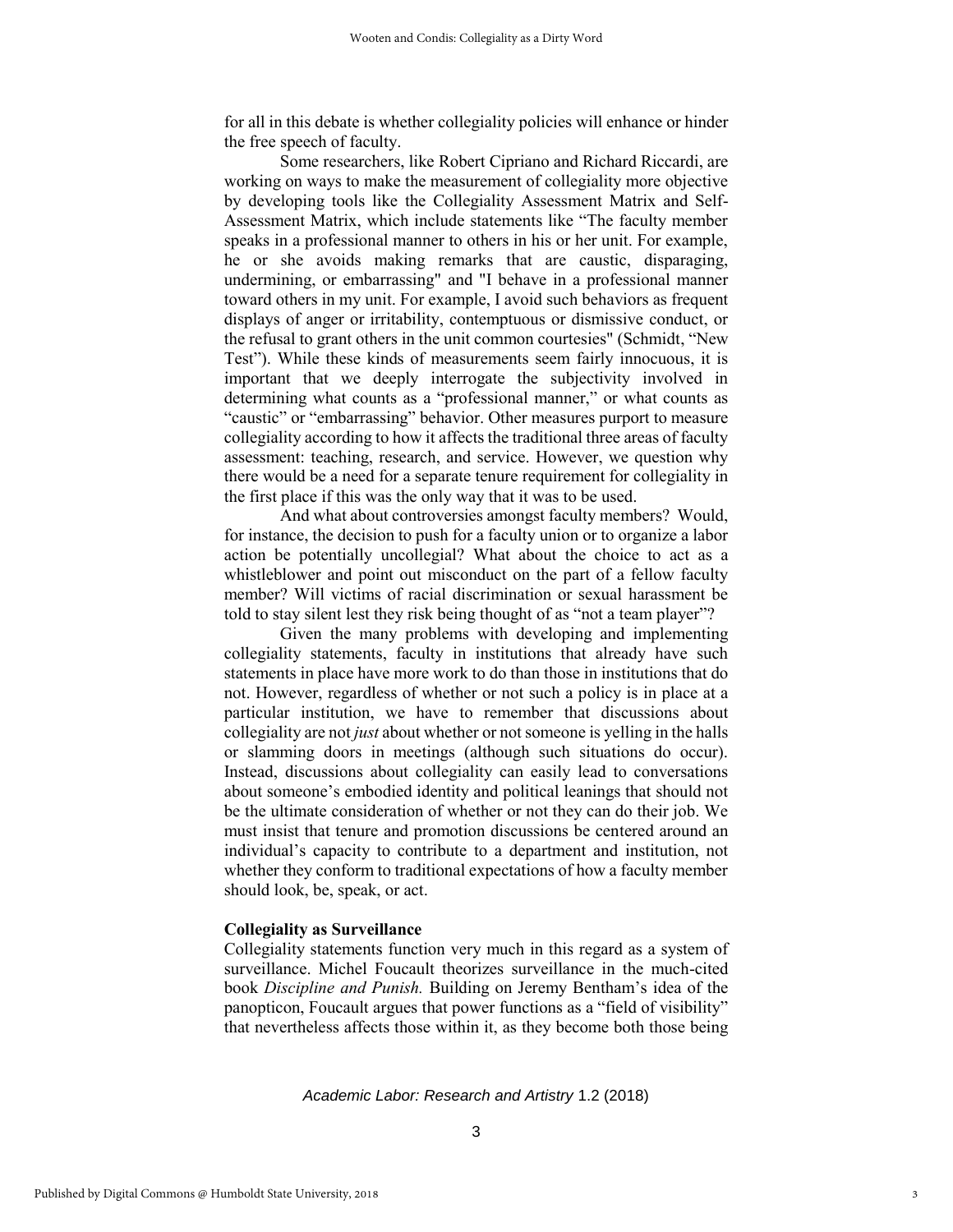surveilled and those doing the surveilling (202). The panopticon, a circular prison that has one guard in a middle tower whom prisoners cannot see from their brightly lit cells around the outside walls of the prison, creates the sense that the guard could always be watching even though it is unclear when, or if, that surveillance ever occurs. Similarly, the existence of collegiality statements make it clear that someone—colleagues, department chairs, people from other departments, upper administration could be watching one's behavior at all times and determining whether he or she is collegial, even as it is possible that no one is watching in this way. The very existence of collegiality statements, however, asks faculty to police themselves and others to ensure that everyone behaves in an appropriate way, in whatever way appropriateness is defined for that particular department or institution.

In such situations, some faculty groups are more vulnerable than others. As such, we fear that, without careful consideration, a collegiality requirement could wind up transforming into an institutionally-backed surveillance tool designed to stand between faculty who hail from alreadyunderrepresented backgrounds and their bids for tenure and promotion. For example, according to *The New York Times*: "a number of young professors, especially women, have recently contended that their bids for lifetime academic appointments were derailed" by this "slippery fourth factor" (Lewin). The AAUP's Martin Snyder described a troubling dynamic taking place in "'male-dominated departments that hadn't tenured a woman in a long time, or ever, and there's some language about how the woman 'just doesn't fit in.' What comes through is the sense that these are aggressive women who are seen as uppity'" (Lewin). For those from historically underrepresented backgrounds such as women, people of color, those who identify as LGBTQIA+, individuals with disabilities, and even less-considered populations such as atheists, the production and enforcement of collegiality policies can seem a landmine of possible roadblocks to tenure and promotion. Anu Aneja's argument in "Of Masks and Masquerades" is that calls for collegiality are in actuality calls for assimilation, especially from women of color, that "equate difference of opinion with atomization and conformity with collegiality" (144). Speaking of her own experiences as a third world immigrant in academia, Aneja claims, "Ethnicized by the legacies of cultural and postcolonial histories, she [the third world immigrant in academia] is offered a variety of costumes that she can freely choose from, but donning any one of them implies speaking with a certain voice, speaking for many others, speaking to an audience that is already awaiting her particular difference" (146). This type of tokenism holds dangers in that "too much" difference can run against notions of collegiality that are dependent upon academics, regardless of their subjectivities, conforming to common identities and beliefs. Especially since majority voices often dominate departments, colleges, and institutions, individuals from underrepresented groups such as Aneja can view collegiality statements as the subjective, floating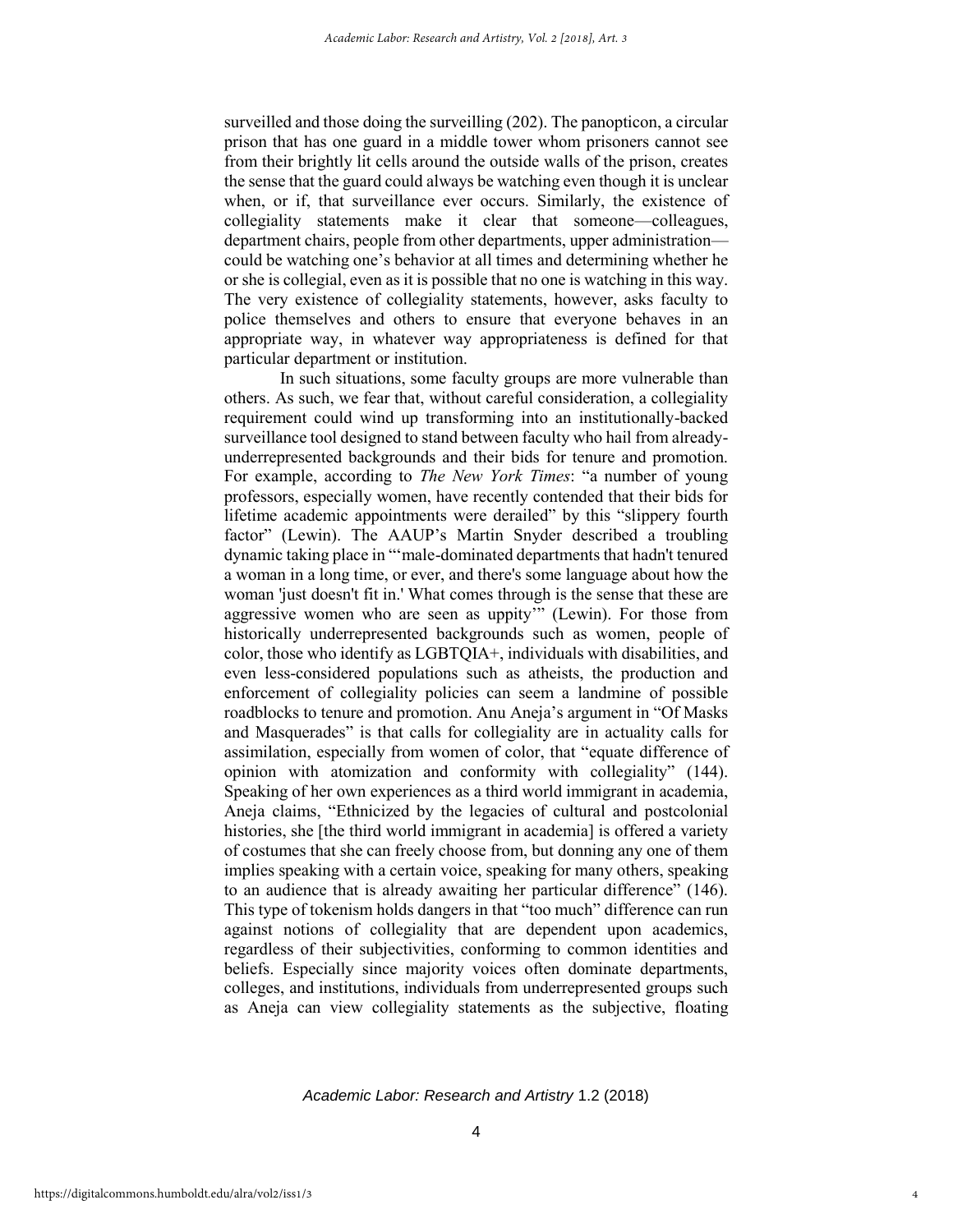category that allows for their disenfranchisement and reinforces the powers operating upon them.

Such individuals often find that their bodies are always already under surveillance, heightening the impact of collegiality policies on them as opposed to white, cisgender men, especially those who identify with normative religious beliefs and whose bodies are seemingly unmarked with a disability (despite what we know about how bodies can belie the reality of mental illness). For women especially, pregnancy and motherhood can lead to behaviors – requests for maternity leave, adjusted class schedules, reprioritizing of tasks – that might be read as "uncollegial" by some. The many articles dedicated to searching for a job while pregnant, including Joseph Barber's "Searching While Pregnant" and Mieke Beth Tomeer's "Navigating the Job Market in the First Trimester," as well as cautionary tales seen in McKenzie Wood's piece "The 'Joy' of Pregnancy in Grad School" and Joan C. Williams and Jessica Lee's essay "It's Illegal, Yet It Happens All the Time," show how treacherous it can be for women to pursue academia while also pursuing motherhood. Emily Van Duyne discusses the mixed emotions she has as a woman seeking tenure:

Despite the fact that I would, ultimately, love to have another child, another child would probably preclude the possibility of my securing tenure in a job that I love, and desperately need. So, like many women in academe, and particularly in the field of women's studies, I live in two worlds. In the theoretical world of my writing and teaching, I speak out actively on behalf of women's rights and against gender discrimination. But in my professional life, I find myself in an unsecure place as an untenured female faculty member for whom pregnancy now would almost surely mean certain death to my career.

Part of this problem is the conventional six-year timeline on which tenure is based and which Van Duyne, among others, notes overlaps with many women's fertile years. However, another part of this problem is that academia has not shown itself to be supportive to the problems women face as they try to become pregnant and then assume the role of mother. In a recent piece, Jessica Winegar recounts the pain she felt as she simultaneously struggled to get pregnant, went through a series of miscarriages, and worked to achieve tenure. As she notes, our culture at large is ineffective at helping those who go through miscarriages, and academia is no exception. The stresses of attempting to become pregnant, pregnancy itself, and motherhood all place additional pressures on women faculty – including often invisible physical and economic disruptions – that could lead to behaviors, actions, and attitudes viewed as uncollegial, and ultimately un-tenurable or un-promotable, by some. When opening up a space in which such judgments can be made through collegiality policies,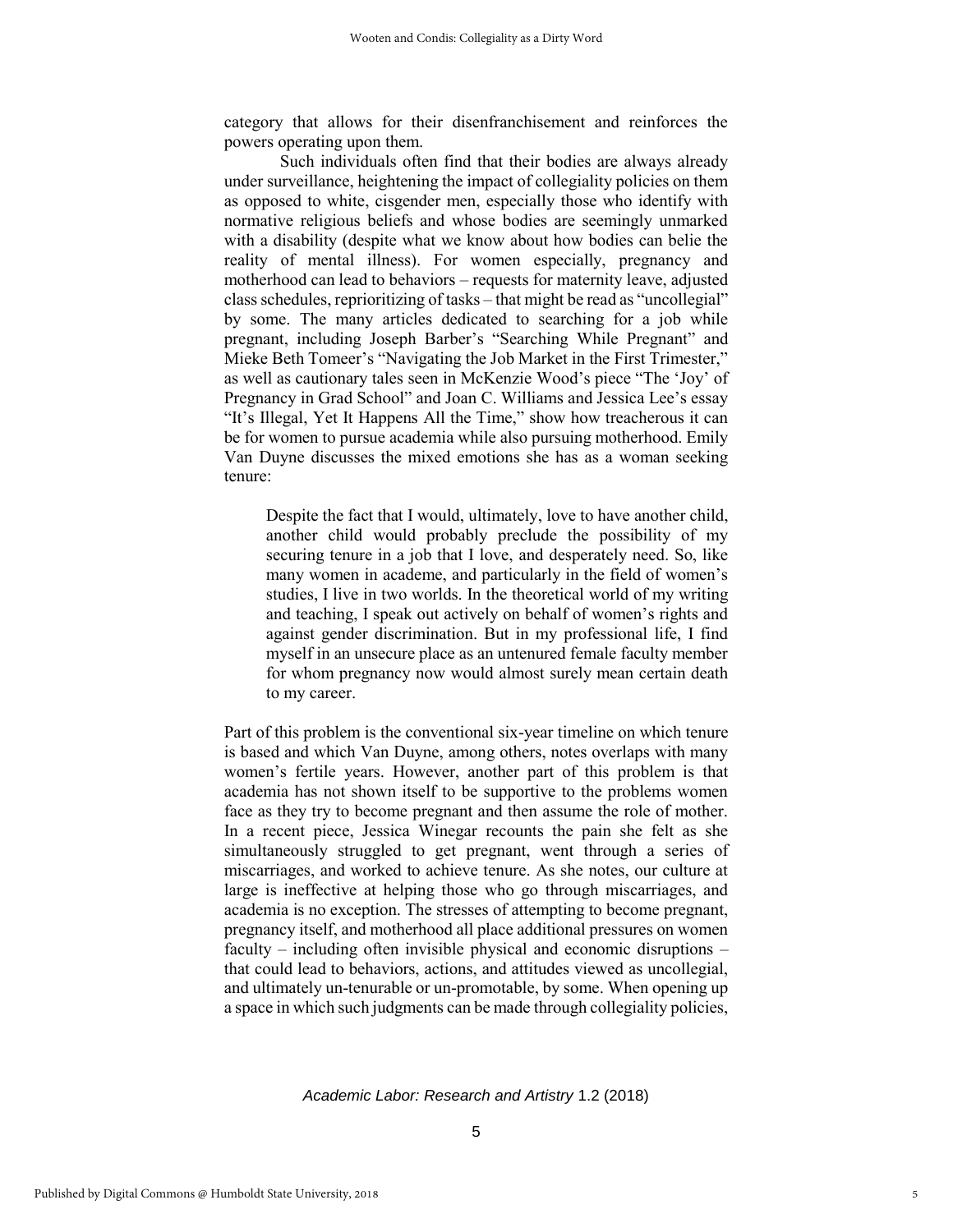we have created a situation in which particular people whose bodies are already scrutinized are placed under additional surveillance.

Women seeking out motherhood are not, of course, the only populations at risk for discrimination based upon collegiality policies, nor will the same situations occur on each campus. As Laurie A. Finke wrote in a piece for the academic journal *symploke*, "The set of practices or performances that we collect under the term 'collegiality' is at once totally global and hopelessly local" (122), which means that the same behaviors might be viewed very differently at different schools or even within different departments at the same school. There is a subjective element in determining whether directly addressing a racist remark (and how) is "too confrontational," whether a queer faculty member is "too in your face" about being queer or having a same sex partner, whether sharing one's atheism is the same as sharing one's Christianity, whether asking for certain accommodations is "too much."<sup>2</sup> Aneil Rallin's experiences as a queer professor speak to these concerns. In "Taming Queers," he recounts his experiences being stalked by a student who sends multiple complaints to administrators and trustees at his institution and his Dean's responses to this stalker. Although the Dean supports Rallin, he argues that "The rhetorics of support produce normalizing effects because within the realm of what the University is willing to support only 'normal' is defensible; outrageousness/ queerness are not normal and not defensible" (157). In this instance, as in others such as Aneja's, normalcy is seen as collegiality's synonym; difference and diversity are not accounted for because surveillance depends on notions of normalcy.

At particular risk are any faculty who are part of the contingent academic workforce, a steadily growing and alarmingly large number of non-tenure-track faculty who have no contracts or short-term contracts with no promise of tenure and promotion. According to the AAUP, in 2015 40% of faculty members were part-time, 17% were full-time non-tenuretrack, and an additional 14% were graduate students, while only 29% were either tenured or tenure-track. This is a huge shift from 1975 when 45% of faculty were either tenured or tenure-track and only 24% were part-time, 10% were full-time non-tenure-track, and 21% were graduate students. Marc Bousquet is a common critic of the exploitation all tenure-track and tenured faculty contribute to as those who profit from the low-paid labor of contingent faculty, particularly in English departments. In a study of non-tenure-track faculty, Nathan F. Alleman and Don Haviland found that while full-time, non-tenure-track faculty expect to be treated the same as tenure-track faculty in their departments, they often experienced differential treatment from tenure-track faculty in terms of acknowledgment from others, value in decision-making, and value as contributors to departmental goals (538). Such findings back up

**\_\_\_\_\_\_\_\_\_\_\_\_\_\_\_\_\_\_\_\_\_\_\_\_\_\_\_\_\_\_\_\_\_\_\_\_** 

<sup>&</sup>lt;sup>2</sup> For more on disability in academia, see Jay Dolmage and Stephanie Kerschbaum's "Wanted: Disabled Faculty Members" in *Inside Higher Ed*.

*Academic Labor: Research and Artistry* 1.2 (2018)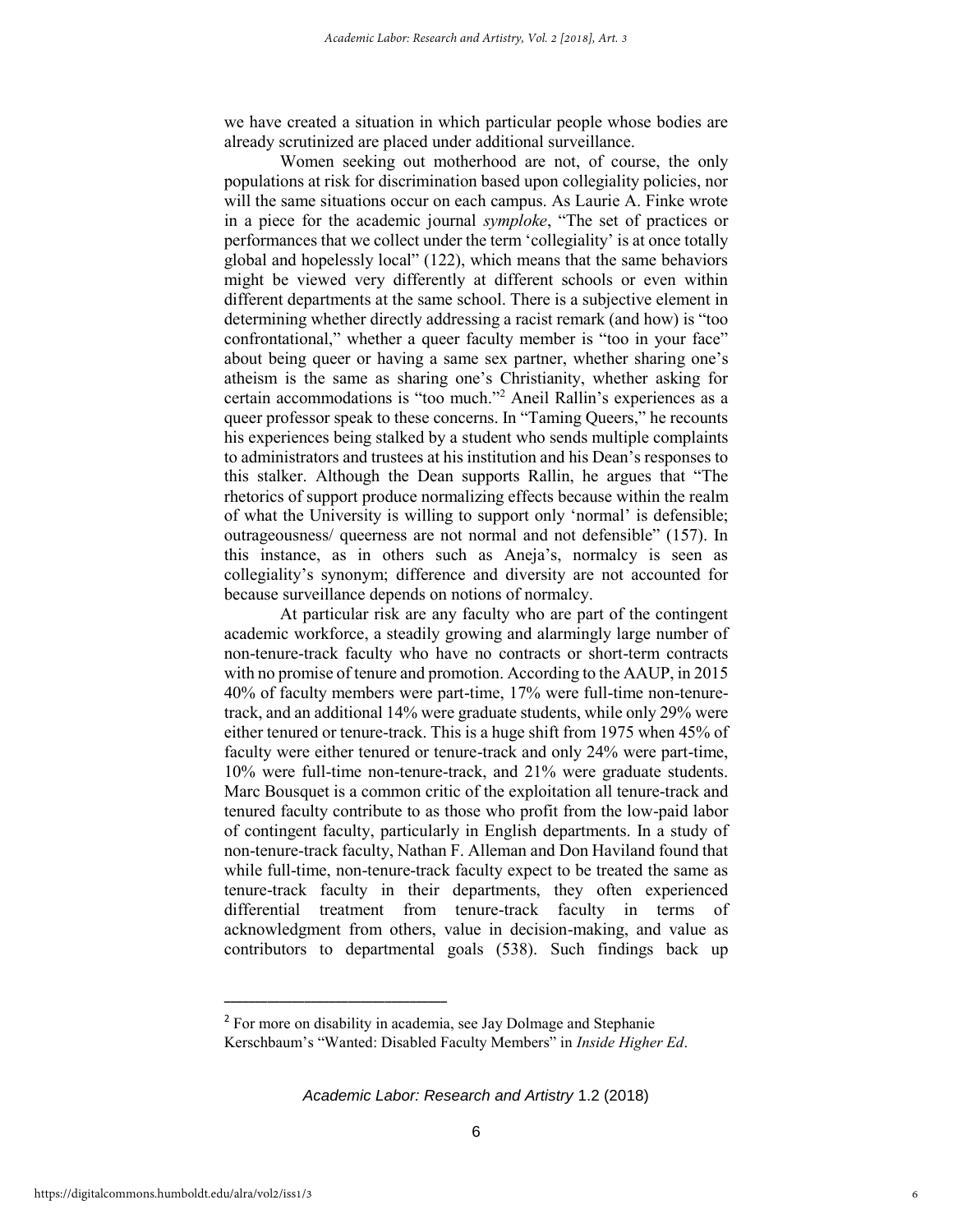Bousquet's arguments that division between tenure-track and contingent faculty is exacerbated by tenure-track faculty members' willing exploitation of contingent faculty. Collegiality statements are particularly fraught for contingent faculty because they have no security of employment and, therefore, a lot to lose if they are perceived as uncollegial. The implementation of any collegiality statement for contingent faculty is particularly suspect because of their tenuous positions, especially for those contingent faculty who also occupy status as an underrepresented group.

Faculty should also take into consideration whether a collegiality standard might be used as a tool to suppress undesirable political speech, even when it takes place outside of the classroom (Condis). For example, Professor Steven Salaita argues that this is how he was run out of his job before it ever began at the University of Illinois. Salaita, who issued many provocative tweets denouncing the Israeli occupation of Gaza from his personal account (Deutsch), was deemed "uncivil" by the university officials (AAUP, University's Attempt to Dismiss Salaita Suit Over "Uncivil" Tweets Rejected by Court"), though it was later uncovered that the university's decision was influenced by wealthy donors, who "threatened to withhold money from the university if it made good on its job offer to him" (Schmidt, "Salaita Goes After University Donors in Lawsuit Over Job Loss at Illinois"). This conflation of the need for professional courtesy with a requirement that university employees refrain from articulating certain political points of view should give us pause. What exactly about Salaita's tweets were uncollegial? The fact that they argued forcefully against Zionism? Was it their angry and strident tone? Might *any* action taken by a faculty member that stirs up public controversy (and thereby potentially damages the reputation of the university as a whole) or that provokes the ire of donors be considered uncollegial? If so, what are the implications for academic freedom?

When collegiality statements are produced and enacted, they are very much dependent on ideas about normal behavior, normal bodies, normal emotions, normal beliefs, normal faculty. And the issue with collegiality being built into tenure and promotion decisions is that this sliding scale of judgment, that more adversely affects underrepresented populations whose bodies are already monitored, is not explicit or selfreflexive. Instead, it is a subtle, if not entirely hidden means of policing academics so they conform to a homogeneous version of academia and the professoriate as much as possible.

#### **A Case Study in Collegiality Statements at the University of North Dakota**

Some questions about collegiality and its possible uses during tenure and promotion review arose in 2013 at the University of North Dakota. In this case, Sarah Mosher, a French Assistant Professor, was denied tenure on the basis of colleagues who claimed that she "lacked collegiality by rolling her eyes at faculty meetings, slamming doors, being argumentative and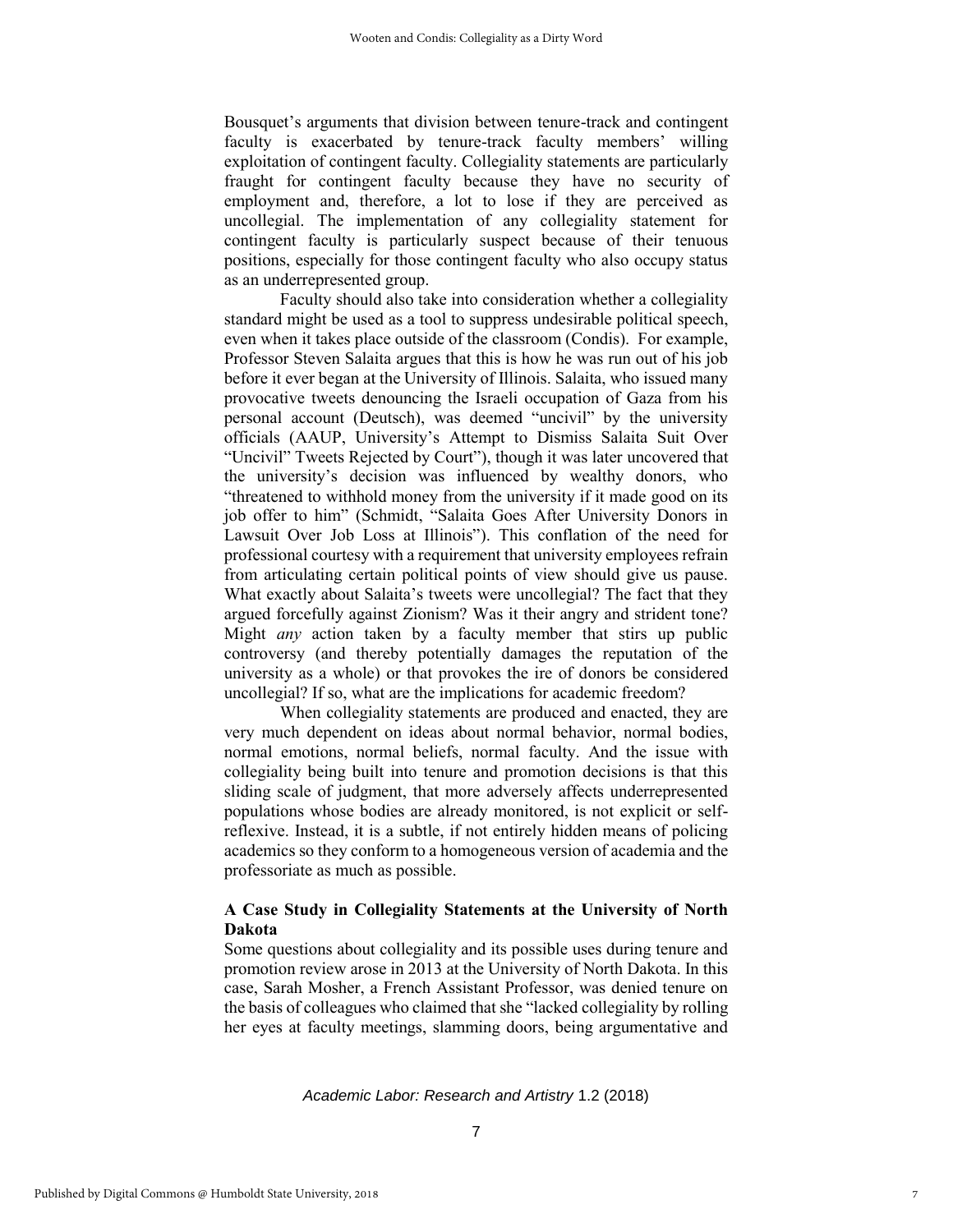competing for students" despite having fulfilled all tenure and promotion requirements (Flaherty, "Collegiality Not an 'Implied'"). However, a faculty grievance committee found that "collegiality was not an 'implied' criterion, according to departmental and college policies, and that Mosher had not been intentionally disruptive to the department" (Flaherty, "Collegiality Not an 'Implied'" n.p.). Eventually, Mosher was promoted to Associate Professor at the University of North Dakota, where she still teaches French.

Mosher's case points to additional complicating factors, however, in addition to personal behaviors that colleagues may find unacceptable. Speaking to her status as a young, untenured woman, the *Grand Forks Herald* reported that Mosher had filed a sexual harassment claim against a former colleague, which "'tainted' her reviews" because some of her colleagues did not want to be called as witnesses in that case ("Tension Over UND"). The case also brought to light other problems with the Department of Modern and Classical Languages and Literature, including "differing philosophies of education and collegiality, allegations of harassment and unprofessional conduct, and the strain of office politics and personality clashes" ("Tension Over UND" n.p.). Despite the testimony of her colleagues that she had fulfilled the tenure and promotion requirements, during the hearings they repeatedly cited unprofessional behavior and the creation of stress in the department as reasons they had denied her tenure and promotion.

It is difficult in this instance not to point directly to Mosher's sexual harassment case as a key reason that her colleagues tried to deny her tenure and promotion, particularly since it directly comes up during the hearing. This case, then, points out the dangers of collegiality statements and their use, particularly against vulnerable populations of instructors for whom collegiality will be used as a surveillance and policing mechanism. Jeffrey R. DiLeo makes a similar case in pointing out that many departments have "weasel clauses" that are lines hidden in tenure and promotion guidelines about how such decisions may not be based entirely on the academic triumvirate of research, service, and teaching. Instead of decrying collegiality statements, DiLeo argues that collegiality statements are needed so that the power structures inherent in academia become visible and hidden clauses cannot be used against faculty. However, such a position seems to ignore the ways that collegiality statements themselves will not serve to alter the conditions upon which faculty are judged but, instead, leave faculty more open to denials of tenure and promotion on the basis of subjective judgments about collegiality. In Mosher's case, had such a collegiality statement existed, it is possible her fight to regain her status as a tenure-track/tenured professor would have been denied despite such external factors as her pending sexual harassment case.

Much like Foucault's panopticon, collegiality statements can operate as invisible constraints on faculty members that force them to overlook illegal and unethical behaviors in the name of maintaining good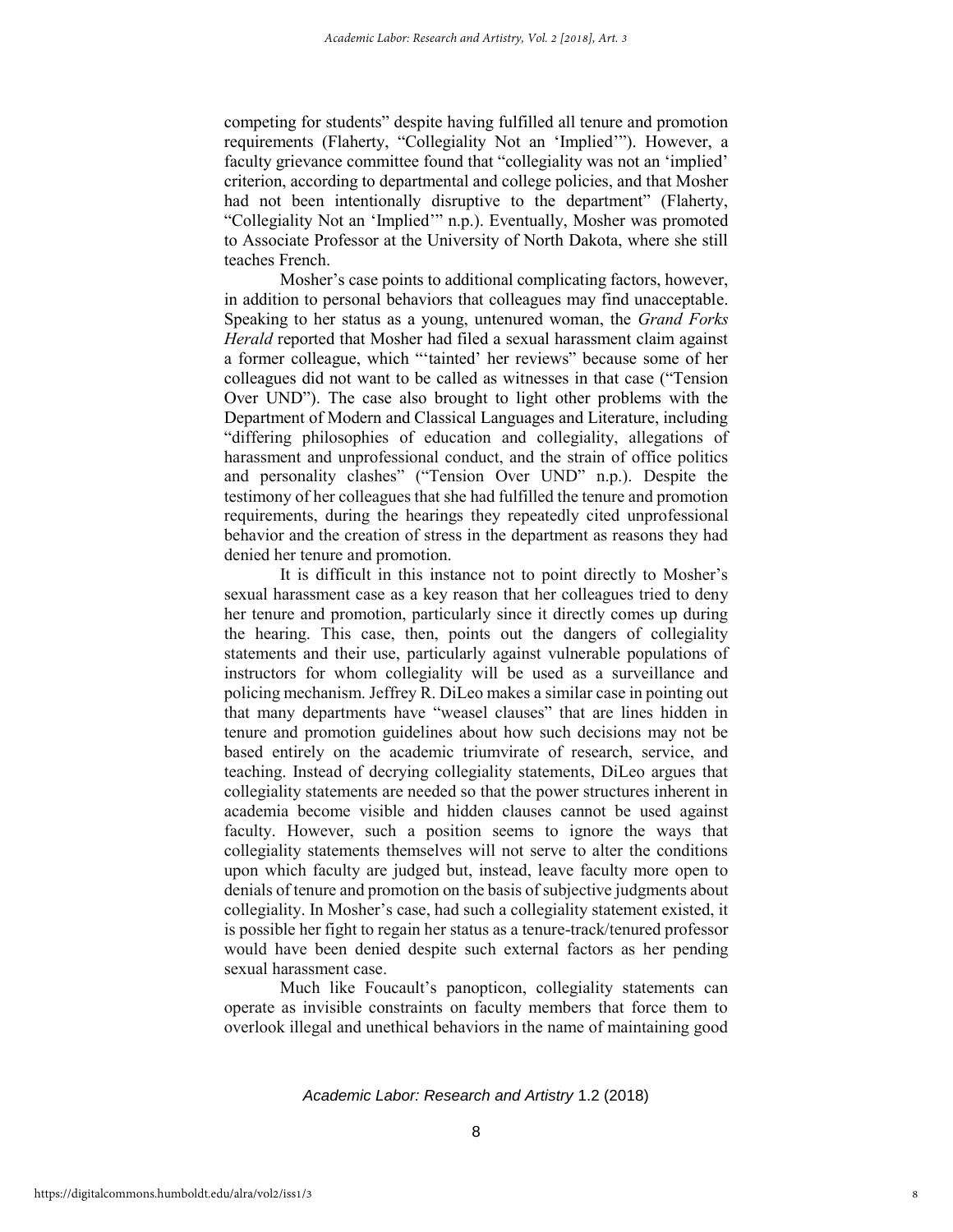relations with others in their department. Given the propensity of sexual harassment cases to already be hidden and unreported, collegiality statements serve as further reasons for faculty—especially faculty who are untenured, women, people of color, or members of the LGBTQIA+ community or who hold unpopular beliefs—to suppress their identities and to fit into a department or institution at all costs. This is precisely the form of power that operates to suppress reports and actual changes in any system of oppression.

#### **Collegiality Statement Toolkit**

Given the high stakes collegiality statements hold for faculty, it is imperative for faculty to become acquainted with what policies are or aren't in place at their institutions and how such policies are implemented.

If your institution does already have a collegiality statement in place, we suggest taking a clear look at the policy and determining whether it is clear, explicit, and fair about the expectations it establishes for faculty. For example, stating that a faculty member must regularly show up to teach their classes and hold a particular number of office hours may seem explicit, but "regularly" leaves some room for subjective judgments about what this means. If a faculty member misses six classes per semester, is that regular? If a faculty member misses ten classes per semester, is that regular? In some cases, common sense may make such expectations seem transparent, but the need for context (Is this person sick? Have they set up alternative learning opportunities for students? Have they made arrangements with the chair and/or dean?) illustrates how difficult it can be to set a guideline for collegiality that is unilaterally applied to all faculty. While some subjectivity will always be present, a collegiality policy must be as explicit as possible in order for it to be applied fairly and equitably to all faculty members. If the language in your collegiality policy is not clear, we suggest bringing this up with colleagues in and out of your department to determine what the history of the policy is and how it might be changed.

If your institution does not currently have a collegiality statement in place but is in the midst of developing one, as our own institution was, we suggest that your department and/or institution try to achieve as diverse representation as possible when forming the committee(s) that will develop such a policy. Including members of underrepresented groups who nevertheless feel empowered to voice their opinions will help make sure that the language developed in the policy is as inclusive and explicit as possible. We also suggest that the policy include language about what the policy is NOT with a reference to employment laws against discrimination. Such a statement could include language like the following:

This policy takes into account the anti-discrimination guidelines at our institution, which include race, color, religion, national origin,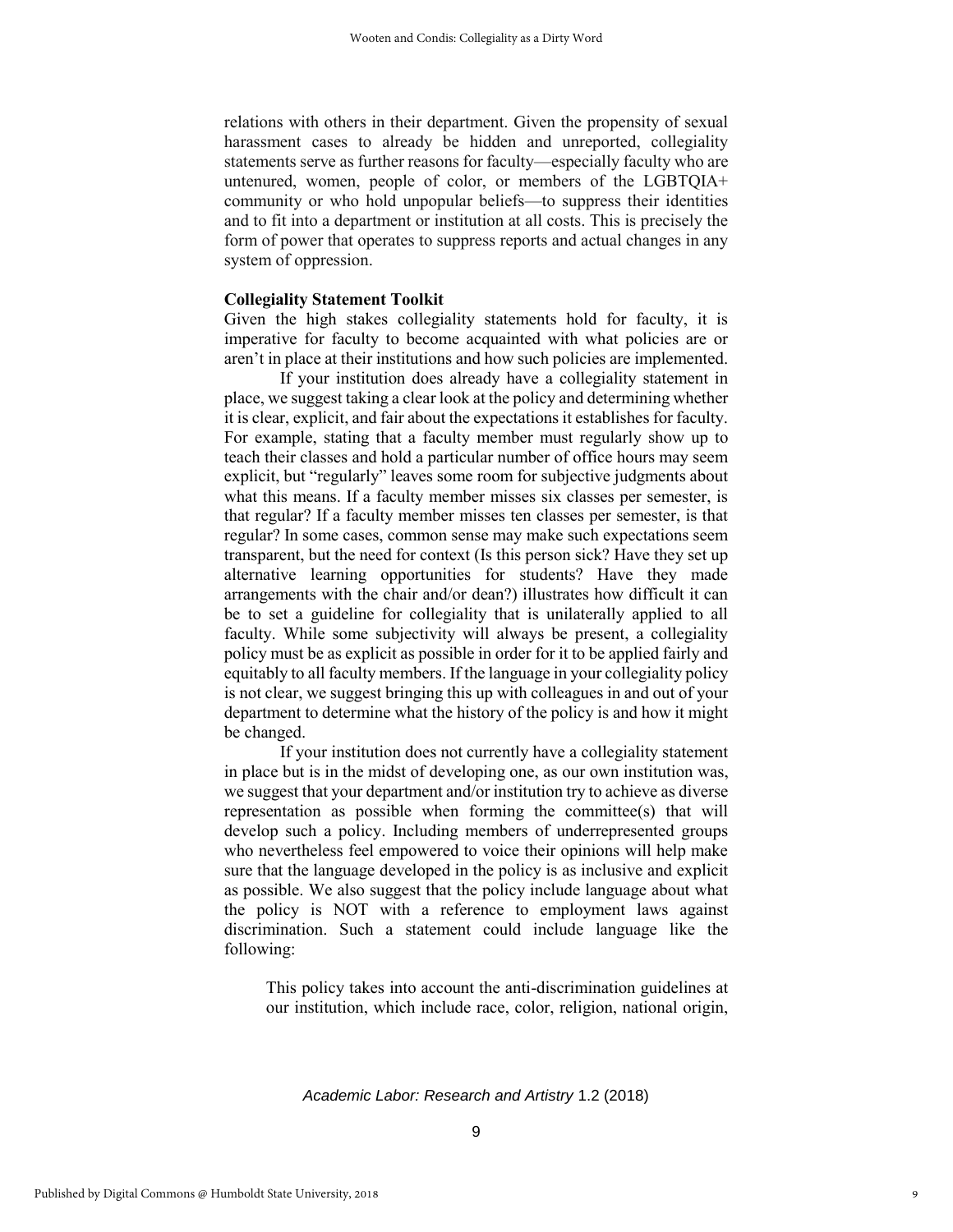sex, age, disability, genetic information, citizenship and veteran status as well as sexual orientation, gender identity, and gender expression. The collegiality policy is not intended to hinder academic freedom, particularly the academic and creative freedom of faculty to speak in venues outside of our institution, including on personal social media sites. This policy also draws attention to the importance of paying attention to unacknowledged or hidden biases and issues of equality between different groups and ranks, including different faculty ranks, gender, race, etc.

While such a statement cannot prevent policy-based discrimination (Floyd-Thomas), it highlights the need for those implementing the policy to be particularly attune to the potential problems of such policies.

If your institution does not have a collegiality policy, and is not thinking about such a policy, it may still be useful to become familiar with collegiality policies at other institutions, particularly those at similar institutions if they exist. Despite the dangers of such policies, some institutions, such as our own, are in the midst of implementing them. Gaining knowledge ahead of time will serve faculty well if their institutions attempt to implement collegiality policies.

#### **Addendum: Collegiality and a Shifting Departmental Environment**

Our own department underwent a difficult past year—perhaps evidenced by both of us leaving for other institutions since the initial drafting of this article—and the collegiality policy is one sticking point that allows for administrators to include vague and unfounded comments in faculty reviews. Even in departments where this is not the case, changes in institutional structure, departmental structure, departmental governance, and colleague turnover can – and will at some future point necessarily – occur. Thus, we urge all faculty to take a proactive stance about collegiality policies that may or may not be in place at their institutions, keeping in mind that the department that exists today will not be the same department that exists in perpetuity. Our responsibility is to ensure that any collegiality policy we help build is as explicit and equitable as possible, so that current and future versions of our departments and institutions remain (or can become) truly supportive, communal, and responsive to all faculty.

#### **Works Cited**

AAUP. "On Collegiality as a Criterion for Faculty Evaluation." *American Association of University Professors*, 2016, [www.aaup.org/report/collegiality-criterion-faculty-evaluation.](http://www.aaup.org/report/collegiality-criterion-faculty-evaluation.%20Accessed%2018%20May%202017)  [Accessed 18 May 2017.](http://www.aaup.org/report/collegiality-criterion-faculty-evaluation.%20Accessed%2018%20May%202017)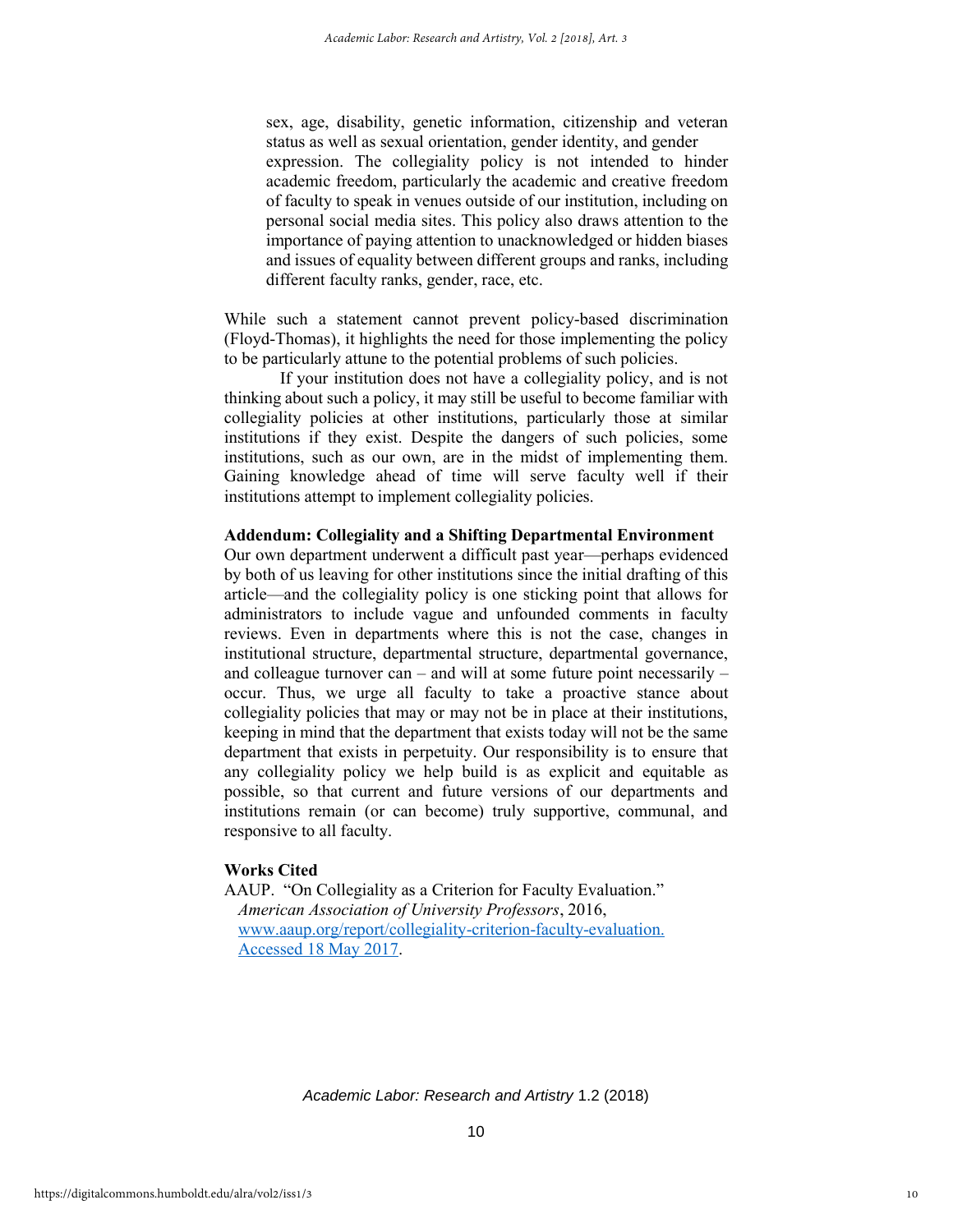--. "University's Attempt to Dismiss Salaita Suit Over 'Uncivil'" Tweets Rejected by Court." *American Association of University Professors*, 6 Aug 2015, [www.aaup.org/news/university%E2%80%99s-attempt-dismiss](http://www.aaup.org/news/university%E2%80%99s-attempt-dismiss-salaita-suit-over-%E2%80%9Cuncivil%E2%80%9D-tweets-rejected-court)[salaita-suit-over-%E2%80%9Cuncivil%E2%80%9D-tweets-rejected](http://www.aaup.org/news/university%E2%80%99s-attempt-dismiss-salaita-suit-over-%E2%80%9Cuncivil%E2%80%9D-tweets-rejected-court)[court#.](http://www.aaup.org/news/university%E2%80%99s-attempt-dismiss-salaita-suit-over-%E2%80%9Cuncivil%E2%80%9D-tweets-rejected-court) Accessed 18 May 2017.

Alleman, Nathan F. and Don Haviland. "'I Expect to Be Engaged As An Equal': Collegiality Expectations of Full-Time, Non-Tenure-Track Faculty Members." *Higher Education,* vol. 74, no. 3, 2017, pp. 527- 542.

Aneja, Anu. "Of Masks and Masquerades: Performing the Collegial Dance." *symploke,* vol. 13, no. 1-2, 2005, pp. 144-151.

Baker, Kelly J. "Cruelty and Kindness in Academia." *Vitae*. *The Chronicle of Higher Education*, 11 Oct. 2016, [https://chroniclevitae.com/news/1572-cruelty-and-kindness-in](https://chroniclevitae.com/news/1572-cruelty-and-kindness-in-academia)[academia.](https://chroniclevitae.com/news/1572-cruelty-and-kindness-in-academia) Accessed 18 May 2017.

Barber, Joseph. "Searching While Pregnant." *Inside Higher Ed*, 23 Feb. 2013, [www.insidehighered.com/advice/2015/02/23/essay-pregnancy](http://www.insidehighered.com/advice/2015/02/23/essay-pregnancy-issues-academic-job-searches)[issues-academic-job-searches.](http://www.insidehighered.com/advice/2015/02/23/essay-pregnancy-issues-academic-job-searches) Accessed 18 May 2017.

Bousquet, Marc. "Composition as Management Science." *Journal of Advanced Composition*, vol., 22, no. 3, 2002, pp. 493-526.

Condis, Megan. "We Are All Public Intellectuals Now." *The Chronicle of Higher Education*, 3 May 2016, [www.chronicle.com/article/We-](http://www.chronicle.com/article/We-Are-All-Public/236330)[Are-All-Public/236330.](http://www.chronicle.com/article/We-Are-All-Public/236330) Accessed 18 May 2017.

Connell, Mary Ann and Frederick G. Savage. "The Role of Collegiality in Higher Education Tenure, Promotion, and Termination Decisions." *Journal of College and University Law,* vol. 27, no. 4, pp. 833-858.

Deutsch, Barry. "Steve Salaita's Controversial Tweets about Anti-Semitism, With Context." *Storify*, 2014, Accessed 18 May 2017.

DiLeo, Jeffrey R. "Uncollegiality, Tenure and the Weasel Clause." *symploke,* vol. 13, no. 1-2, 2005, pp. 99-107.

Dolmage, Jay and Stephanie Kerschbaum. "Wanted: Disabled Faculty Members." *Inside Higher Ed*, 31 Oct. 2016, [http://www.insidehighered.com/advice/2016/10/31/advice-hiring](http://www.insidehighered.com/advice/2016/10/31/advice-hiring-faculty-members-disabilities-essay)[faculty-members-disabilities-essay.](http://www.insidehighered.com/advice/2016/10/31/advice-hiring-faculty-members-disabilities-essay) Accessed 18 May 2017.

Finke, Laurie A. "Performing Collegiality, Troubling Gender." *symploke*, vol. 13, no. 1-2, 2005, pp. 122-33.

Fischer, Michael. "Defending Collegiality." *Inside Higher Ed*, 30 April 2009, [www.insidehighered.com/views/2009/04/30/defending](http://www.insidehighered.com/views/2009/04/30/defending-collegiality)[collegiality.](http://www.insidehighered.com/views/2009/04/30/defending-collegiality) Accessed 18 May 2017.

Flaherty, Colleen. "Collegiality Not an 'Implied' Tenure Criterion, North Dakota Panel Says." *Inside Higher Ed,* 17 October 2013, [https://www.insidehighered.com/quicktakes/2013/10/17/collegiality](https://www.insidehighered.com/quicktakes/2013/10/17/collegiality-not-implied-tenure-criterion-north-dakota-panel-says)[not-implied-tenure-criterion-north-dakota-panel-says.](https://www.insidehighered.com/quicktakes/2013/10/17/collegiality-not-implied-tenure-criterion-north-dakota-panel-says) Accessed 30 April 2018.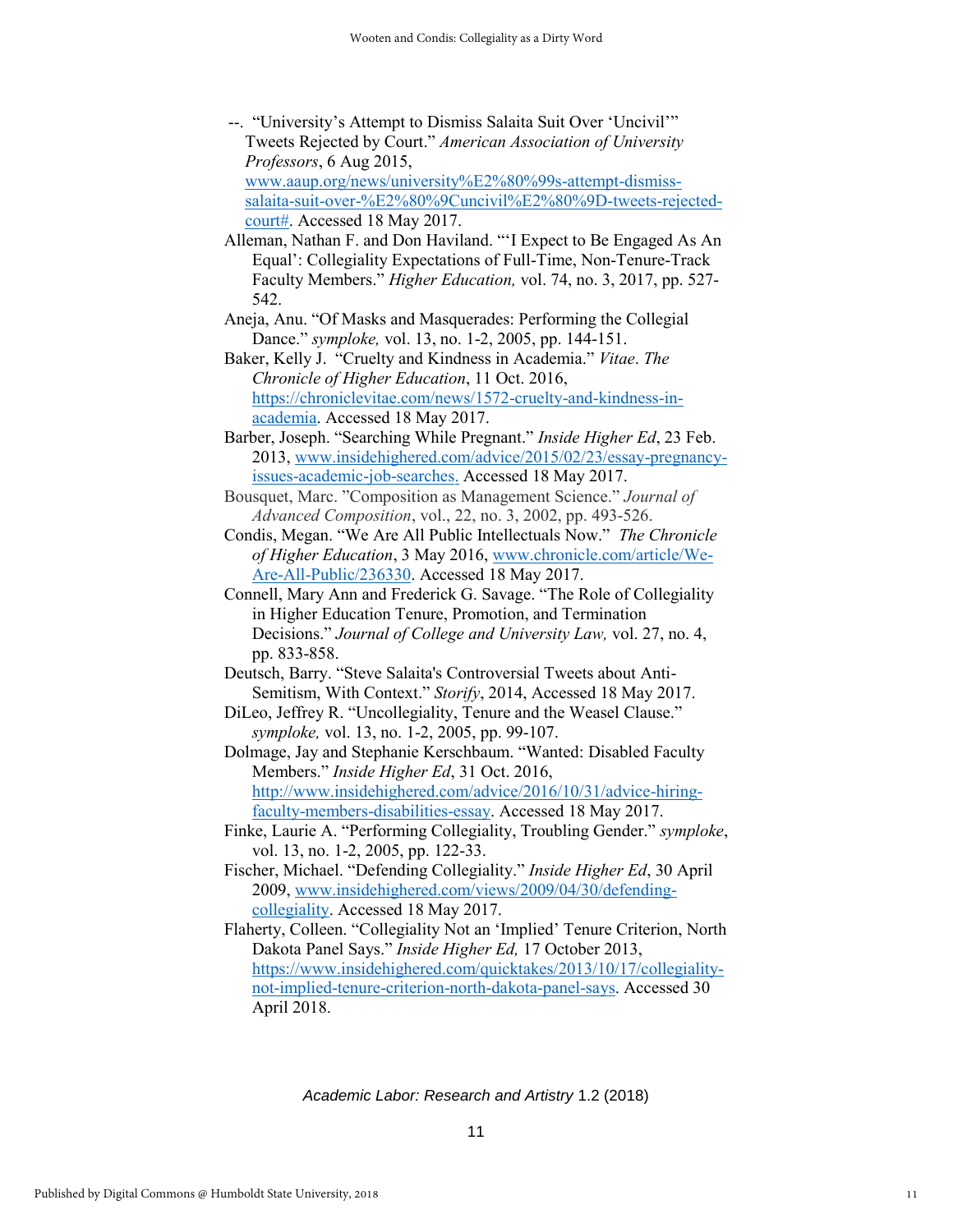- --. "Tenure's Fourth Rail." *Inside Higher Ed*, 14 June 2013, [www.insidehighered.com/news/2013/06/14/collegiality-experts](http://www.insidehighered.com/news/2013/06/14/collegiality-experts-advocate-its-role-personnel-decisions)[advocate-its-role-personnel-decisions.](http://www.insidehighered.com/news/2013/06/14/collegiality-experts-advocate-its-role-personnel-decisions) Accessed 18 May 2017.
- Floyd-Thomas, Stacey. "The Problem That 'Lies'" Within : How 'Collegiality' Undermines the Academy." *Religious Studies News*, vol. 24, no. 4, Oct. 2009, p. 31, [www.aarweb.org/sites/default/files/pdfs/About/Committees/SWP/RS](http://www.aarweb.org/sites/default/files/pdfs/About/Committees/SWP/RSNArticle2009-10OCT.pdf) [NArticle2009-10OCT.pdf.](http://www.aarweb.org/sites/default/files/pdfs/About/Committees/SWP/RSNArticle2009-10OCT.pdf) Accessed 18 May 2017.
- Foucault, Michel. *Discipline and Punish.* Penguin, 1985.
- Gardner, Nancy. "Rotten to the Core: How Workplace 'Bad Apples' Spoil Barrels of Good Employees." *UW Today*, 12 Feb. 2017, [http://www.washington.edu/news/2007/02/12/rotten-to-the-core-how](http://www.washington.edu/news/2007/02/12/rotten-to-the-core-how-workplace-bad-apples-spoil-barrels-of-good-employees/)[workplace-bad-apples-spoil-barrels-of-good-employees/.](http://www.washington.edu/news/2007/02/12/rotten-to-the-core-how-workplace-bad-apples-spoil-barrels-of-good-employees/) Accessed 18 May 2017.
- Lewin, Tamar. "'Collegiality' as a Tenure Battleground." *The New York Times*, 12 July 2002, [www.nytimes.com/2002/07/12/us/collegiality](http://www.nytimes.com/2002/07/12/us/collegiality-as-a-tenure-battleground.html)[as-a-tenure-battleground.html.](http://www.nytimes.com/2002/07/12/us/collegiality-as-a-tenure-battleground.html) Accessed 18 May 2017.
- Rallin, Aneil. "Taming Queers." *symploke,* vol. 13, no. 1-2, 2005, pp. 152-157.
- Salaita, Steven. "Why I Was Fired." *The Chronicle of Higher Education*, 5 Oct. 2015, [www.chronicle.com/article/Why-I-Was-Fired/233640.](http://www.chronicle.com/article/Why-I-Was-Fired/233640) Accessed 18 May 18, 2017.
- Schmidt, Peter. "New Test to Measure Faculty Collegiality Produces Some Dissension Itself." *The Chronicle of Higher Education*, 10 June 2013, [www.chronicle.com/article/New-Test-to-Measure-](http://www.chronicle.com/article/New-Test-to-Measure-Faculty/139695/)[Faculty/139695/.](http://www.chronicle.com/article/New-Test-to-Measure-Faculty/139695/) Accessed 18 May 2017.
- --. "Salaita Goes After University Donors in Lawsuit Over Job Loss at Illinois." *The Chronicle of Higher Education*, 29 Jan. 2015, [www.chronicle.com/blogs/ticker/salaita-goes-after-university](http://www.chronicle.com/blogs/ticker/salaita-goes-after-university-donors-in-lawsuit-over-illinois-job-loss/92975)[donors-in-lawsuit-over-illinois-job-loss/92975.](http://www.chronicle.com/blogs/ticker/salaita-goes-after-university-donors-in-lawsuit-over-illinois-job-loss/92975) Accessed 18 May 2017.
- Stemwedel, Janet D. "Collegiality Matters." *Adventures in Ethics and Science*. *Science Blogs*, 15 Feb. 2010, [http://scienceblogs.com/ethicsandscience/2010/02/15/collegiality](http://scienceblogs.com/ethicsandscience/2010/02/15/collegiality-matters/)[matters/.](http://scienceblogs.com/ethicsandscience/2010/02/15/collegiality-matters/) Accessed 18 May 2017.
- "Tension Over UND French Professor's Tenure." *Grand Forks Herald,* 7 September 2013, [http://www.grandforksherald.com/news/2198639](http://www.grandforksherald.com/news/2198639-tension-over-und-french-professors-tenure) [tension-over-und-french-professors-tenure.](http://www.grandforksherald.com/news/2198639-tension-over-und-french-professors-tenure) Accessed 30 April 2018.
- Tomeer, Mieke Beth. "Navigating the Job Market in the First Trimester." *Inside Higher Ed*, 14 Oct. 2015, [www.insidehighered.com/advice/2015/10/14/how-find-job-first](http://www.insidehighered.com/advice/2015/10/14/how-find-job-first-trimester-pregnancy-essay)[trimester-pregnancy-essay.](http://www.insidehighered.com/advice/2015/10/14/how-find-job-first-trimester-pregnancy-essay) Accessed 18 May 2017.
- Van Duyne, Emily. "No, I Am Not Pregnant." *The Chronicle of Higher Education*, 8 May 2016, [www.chronicle.com/article/No-I-Am-Not-](http://www.chronicle.com/article/No-I-Am-Not-Pregnant/236395?cid=trend_right_a)[Pregnant/236395?cid=trend\\_right\\_a.](http://www.chronicle.com/article/No-I-Am-Not-Pregnant/236395?cid=trend_right_a) Accessed 18 May 2017.